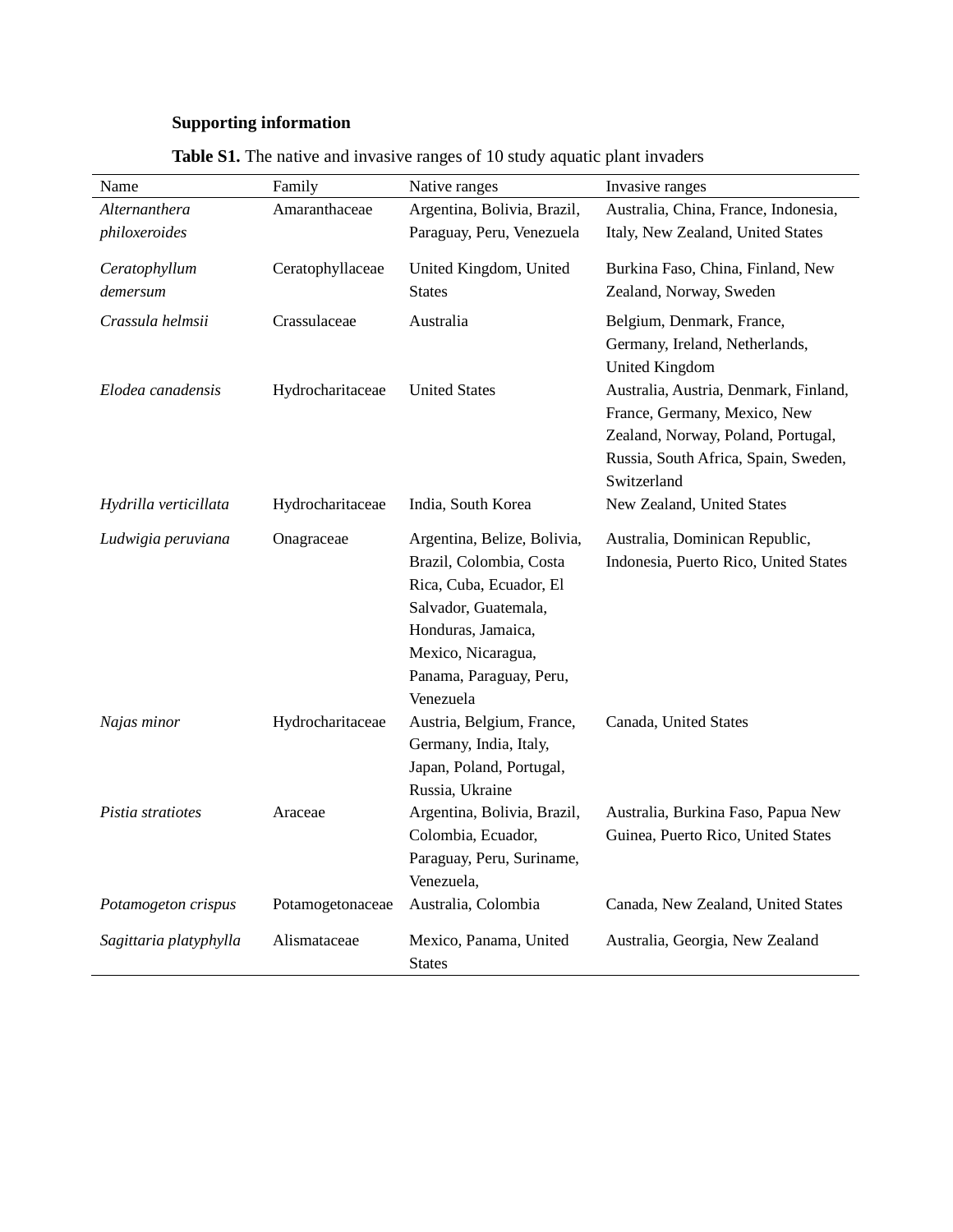| Code              | Environmental variables                 | Unit            |
|-------------------|-----------------------------------------|-----------------|
| Bio1              | Annual mean temperature                 | $\rm ^{\circ}C$ |
| Bio2              | Mean diurnal range                      | $\rm ^{\circ}C$ |
| Bio <sub>4</sub>  | Temperature seasonality                 | $SD*100$        |
| Bio <sub>8</sub>  | Mean temperature of the wettest quarter | $\rm ^{\circ}C$ |
| Bio <sub>12</sub> | Annual precipitation                    | mm              |
| Bio14             | Precipitation of the driest month       | mm              |
| Bio15             | Precipitation seasonality               | $CV^*$          |
| Bio18             | Precipitation of the warmest quarter    | mm              |

**Table S2.** Summary of bioclimatic variables that were used as bioclimatic layers of Maxent modeling

\*CV represents coefficient of variation; SD represents standard deviation.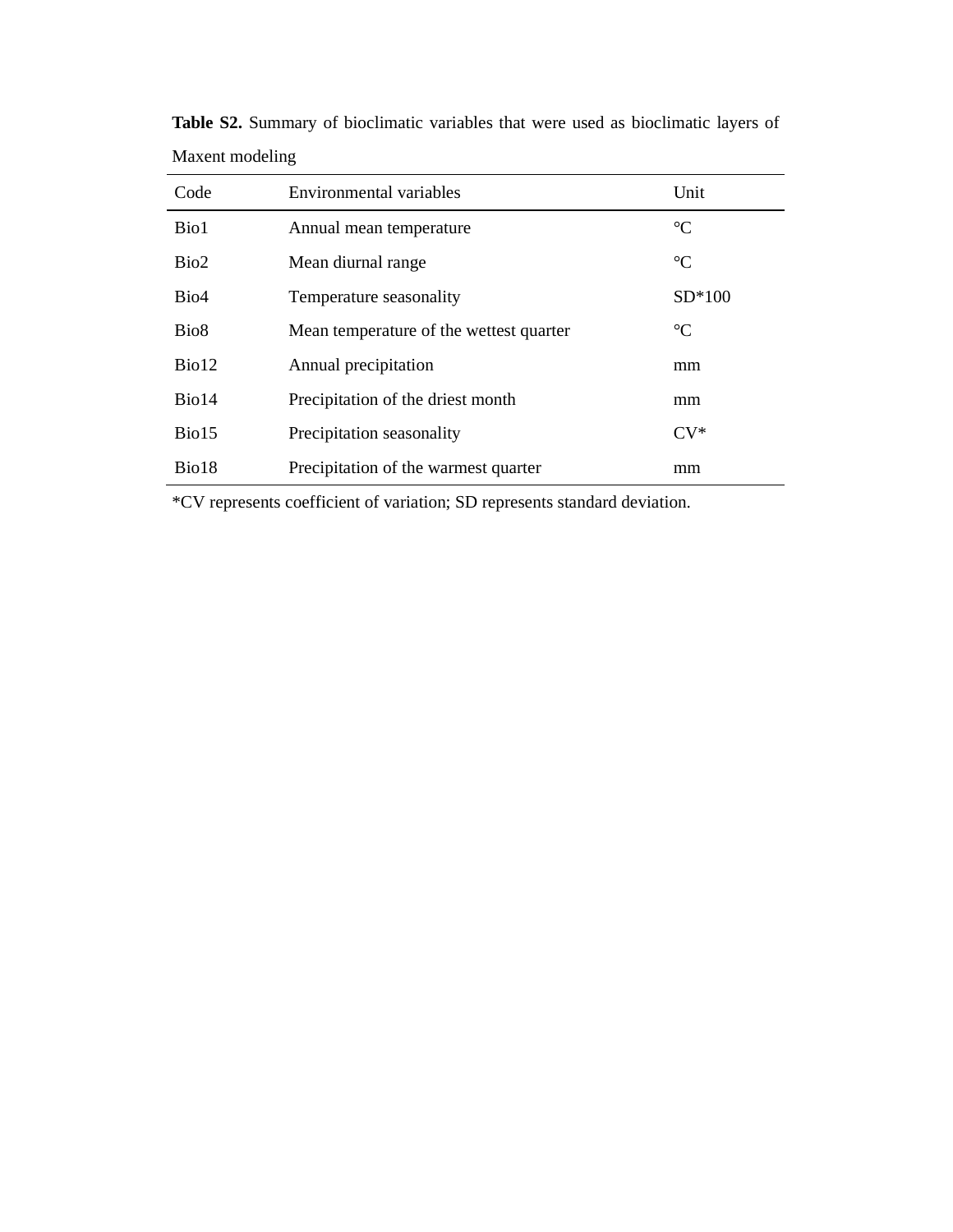| Species               |          | 1     | $\overline{2}$ | 3     | $\overline{4}$ | 5     | 6     | $\overline{7}$ | 8     |
|-----------------------|----------|-------|----------------|-------|----------------|-------|-------|----------------|-------|
| Alternanthera         | Native   | 0.052 | 0.052          | 0.052 | 0.086          | 0.052 | 0.052 | 0.052          | 0.052 |
| philoxeroides         |          |       |                |       |                |       |       |                |       |
|                       | Invasive | 0.040 | 0.040          | 0.060 | 0.096          | 0.050 | 0.050 | 0.040          | 0.050 |
| Ceratophyllum         | Native   | 0.019 | 0.025          | 0.077 | 0.100          | 0.070 | 0.019 | 0.019          | 0.019 |
| demersum              |          |       |                |       |                |       |       |                |       |
|                       | Invasive | 0.000 | 0.000          | 0.000 | 0.000          | 0.000 | 0.000 | 0.000          | 0.115 |
| Crassula helmsii      | Native   | 0.048 | 0.048          | 0.063 | 0.099          | 0.051 | 0.051 | 0.048          | 0.048 |
|                       | Invasive | 0.020 | 0.044          | 0.092 | 0.100          | 0.076 | 0.021 | 0.020          | 0.020 |
| Elodea canadensis     | Native   | 0.000 | 0.028          | 0.049 | 0.098          | 0.045 | 0.028 | 0.000          | 0.028 |
|                       | Invasive | 0.000 | 0.034          | 0.074 | 0.100          | 0.083 | 0.037 | 0.000          | 0.025 |
| Hydrilla verticillata | Native   | 0.000 | 0.016          | 0.047 | 0.094          | 0.016 | 0.016 | 0.000          | 0.016 |
|                       | Invasive | 0.010 | 0.010          | 0.039 | 0.098          | 0.020 | 0.010 | 0.000          | 0.010 |
| Ludwigia              | Native   | 0.003 | 0.020          | 0.048 | 0.098          | 0.048 | 0.003 | 0.000          | 0.020 |
| peruviana             |          |       |                |       |                |       |       |                |       |
|                       | Invasive | 0.031 | 0.031          | 0.063 | 0.094          | 0.031 | 0.031 | 0.031          | 0.047 |
| Najas minor           | Native   | 0.004 | 0.030          | 0.068 | 0.098          | 0.030 | 0.008 | 0.004          | 0.008 |
|                       | Invasive | 0.000 | 0.019          | 0.066 | 0.094          | 0.019 | 0.000 | 0.000          | 0.019 |
| Pistia stratiotes     | Native   | 0.000 | 0.028          | 0.047 | 0.094          | 0.028 | 0.009 | 0.000          | 0.028 |
|                       | Invasive | 0.037 | 0.043          | 0.056 | 0.099          | 0.049 | 0.043 | 0.037          | 0.043 |
| Potamogeton           | Native   | 0.000 | 0.027          | 0.079 | 0.098          | 0.041 | 0.022 | 0.000          | 0.019 |
| crispus               |          |       |                |       |                |       |       |                |       |
|                       | Invasive | 0.000 | 0.029          | 0.060 | 0.098          | 0.044 | 0.029 | 0.000          | 0.025 |
| Sagittaria            | Native   | 0.012 | 0.025          | 0.037 | 0.099          | 0.025 | 0.012 | 0.012          | 0.025 |
| platyphylla           |          |       |                |       |                |       |       |                |       |
|                       | Invasive | 0.000 | 0.019          | 0.047 | 0.094          | 0.019 | 0.019 | 0.000          | 0.019 |
| Mean                  |          | 0.014 | 0.028          | 0.056 | 0.092          | 0.040 | 0.023 | 0.013          | 0.032 |
| <b>SD</b>             |          | 0.018 | 0.013          | 0.019 | 0.021          | 0.021 | 0.016 | 0.018          | 0.023 |

**Table S3.** The training omission rate for all 10 aquatic plant invaders.

1: Fixed cumulative value 1 training omission; 2: Fixed cumulative value 5 training omission; 3: Fixed cumulative value 10 training omission; 4: 10 percentile training presence training omission; 5: Equal training sensitivity and specificity training omission; 6: Maximum training sensitivity plus specificity training omission; 7: Balance training omission, predicted area and threshold value training omission; 8: Equate entropy of thresholded and original distributions training omission; SD represents standard deviation.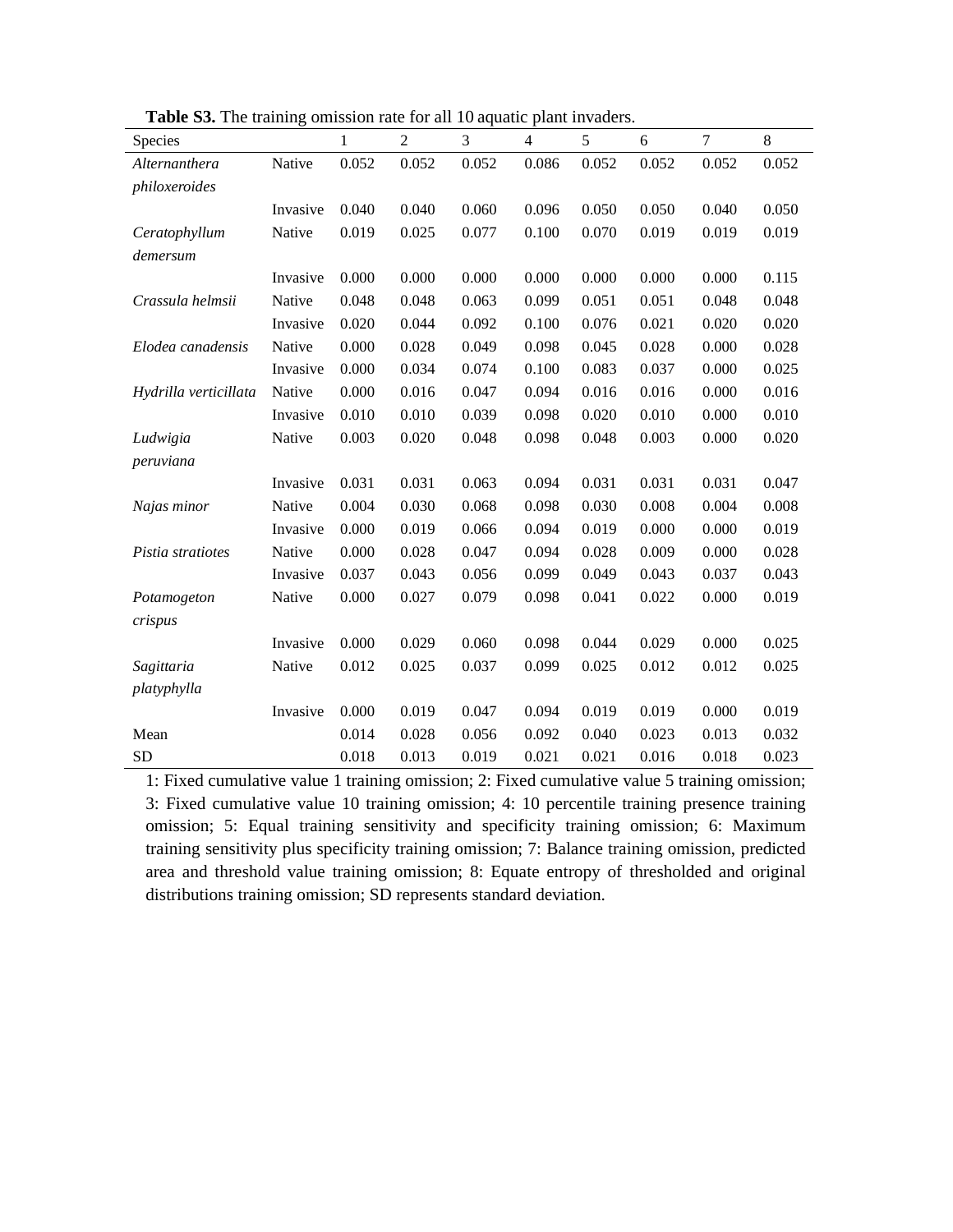| Species                     |   | 1     | $\overline{2}$ | 3     | $\overline{4}$ | 5     | 6     | 7     | 8     | 9     | 10    | 11    | 12    |
|-----------------------------|---|-------|----------------|-------|----------------|-------|-------|-------|-------|-------|-------|-------|-------|
| Alternanthera philoxeroides | D | 0.554 | 0.621          | 0.294 | 0.780          | 0.947 | 0.596 | 0.534 | 0.464 | 0.606 | 0.604 | 0.700 | 0.561 |
|                             | I | 0.861 | 0.886          | 0.647 | 0.950          | 0.989 | 0.853 | 0.829 | 0.790 | 0.841 | 0.873 | 0.933 | 0.837 |
| Ceratophyllum demersum      | D | 0.579 | 1.000          | 0.307 | 0.731          | 0.603 | 0.443 | 0.441 | 0.568 | 0.399 | 0.693 | 0.847 | 0.321 |
|                             | I | 0.851 | 1.000          | 0.622 | 0.933          | 0.853 | 0.767 | 0.753 | 0.836 | 0.750 | 0.901 | 0.969 | 0.660 |
| Crassula helmsii            | D | 1.000 | 1.000          | 1.000 | 1.000          | 0.790 | 0.463 | 0.353 | 1.000 | 0.445 | 1.000 | 1.000 | 0.397 |
|                             | I | 1.000 | 1.000          | 1.000 | 1.000          | 0.929 | 0.764 | 0.655 | 1.000 | 0.787 | 1.000 | 1.000 | 0.763 |
| Elodea canadensis           | D | 0.593 | 1.000          | 0.708 | 0.498          | 0.318 | 0.565 | 0.434 | 0.631 | 0.715 | 1.000 | 0.937 | 0.502 |
|                             | I | 0.815 | 1.000          | 0.927 | 0.825          | 0.625 | 0.840 | 0.745 | 0.858 | 0.932 | 1.000 | 0.995 | 0.824 |
| Hydrilla verticillata       | D | 0.639 | 1.000          | 0.188 | 0.301          | 0.663 | 0.312 | 0.356 | 0.485 | 0.659 | 0.467 | 0.548 | 0.428 |
|                             | I | 0.893 | 1.000          | 0.528 | 0.558          | 0.892 | 0.621 | 0.710 | 0.811 | 0.872 | 0.757 | 0.844 | 0.727 |
| Ludwigia peruviana          | D | 0.543 | 0.488          | 0.483 | 0.486          | 0.603 | 0.500 | 0.537 | 0.779 | 0.427 | 0.575 | 0.405 | 0.262 |
|                             | I | 0.819 | 0.772          | 0.774 | 0.774          | 0.850 | 0.790 | 0.796 | 0.950 | 0.724 | 0.840 | 0.700 | 0.567 |
| Najas minor                 | D | 0.595 | 1.000          | 0.530 | 0.527          | 0.445 | 0.178 | 0.144 | 0.385 | 0.351 | 0.454 | 0.546 | 0.502 |
|                             | I | 0.844 | 1.000          | 0.827 | 0.832          | 0.743 | 0.473 | 0.416 | 0.658 | 0.664 | 0.782 | 0.846 | 0.793 |
| Pistia stratiotes           | D | 0.242 | 0.708          | 0.542 | 0.633          | 0.776 | 0.555 | 0.514 | 0.663 | 0.618 | 0.710 | 0.667 | 0.527 |
|                             | I | 0.578 | 0.925          | 0.829 | 0.878          | 0.876 | 0.816 | 0.820 | 0.913 | 0.879 | 0.933 | 0.919 | 0.791 |
| Potamogeton crispus         | D | 0.466 | 1.000          | 0.817 | 0.794          | 0.568 | 0.464 | 0.382 | 0.691 | 0.689 | 0.858 | 0.746 | 0.536 |
|                             | I | 0.757 | 1.000          | 0.976 | 0.972          | 0.852 | 0.775 | 0.704 | 0.901 | 0.914 | 0.985 | 0.957 | 0.792 |
| Sagittaria platyphylla      | D | 0.731 | 1.000          | 0.866 | 0.572          | 0.733 | 0.310 | 0.226 | 0.735 | 0.430 | 1.000 | 0.780 | 0.241 |
|                             | I | 0.933 | 1.000          | 0.971 | 0.858          | 0.936 | 0.633 | 0.551 | 0.918 | 0.736 | 1.000 | 0.969 | 0.544 |

**Table S4.** Climatic niche overlap of all 10 aquatic plant invaders between native and invasive models across 12 freshwater biomes on the global scale.

D represents Schoener's D for APIs between native and invasive models on both native and invasive ranges; I represents the measure derived from Hellinger distance called *I* based on both the native and invasive ranges.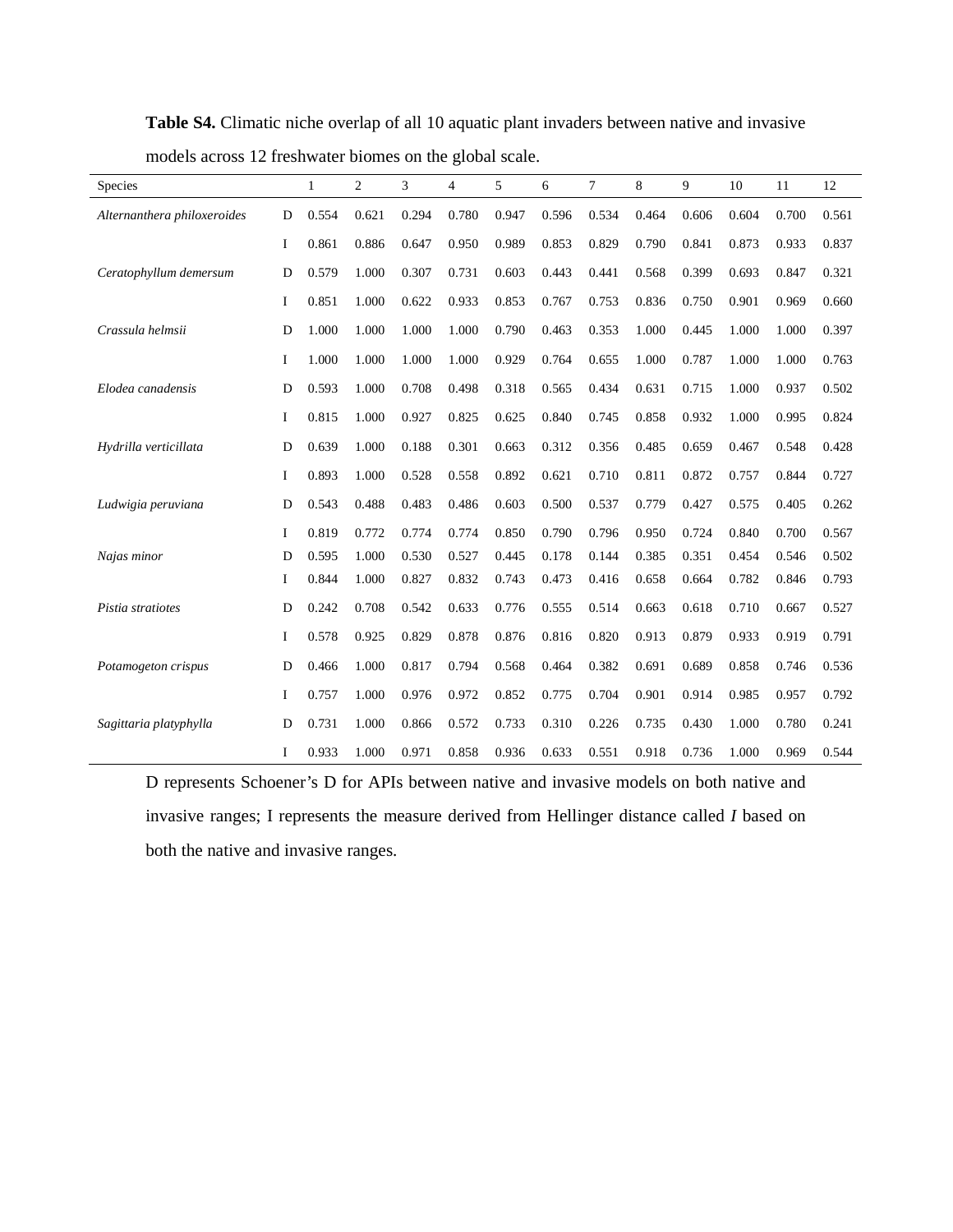| <b>Species</b>              |                                | 1     | $\overline{c}$ | 3     | 4     | 5     | 6     | 7     | 8     | 9     | 10    | 11    | 12    |
|-----------------------------|--------------------------------|-------|----------------|-------|-------|-------|-------|-------|-------|-------|-------|-------|-------|
| Alternanthera philoxeroides | $C_{\text{Native}}$            | 0.227 | 0.071          | 0.103 | 0.000 | 0.000 | 0.150 | 0.408 | 0.000 | 0.232 | 0.176 | 0.175 | 0.020 |
|                             | $C_{\text{Invasive}}$          | 0.050 | 0.049          | 0.033 | 0.000 | 0.000 | 0.166 | 0.318 | 0.000 | 0.092 | 0.079 | 0.085 | 0.055 |
| Ceratophyllum demersum      | $\mathbf{C}_{\text{Native}}$   | 0.494 | 0.000          | 0.000 | 0.466 | 0.178 | 0.428 | 0.503 | 0.488 | 0.366 | 0.000 | 0.000 | 0.444 |
|                             | $C_{\rm Invasive}$             | 0.123 | 0.000          | 0.000 | 0.432 | 0.090 | 0.102 | 0.071 | 0.036 | 0.034 | 0.000 | 0.000 | 0.041 |
| Crassula helmsii            | $C_{\text{Native}}$            | 0.000 | 0.000          | 0.000 | 0.000 | 0.000 | 0.566 | 0.276 | 0.000 | 0.106 | 0.000 | 0.000 | 0.069 |
|                             | $C_{\text{Invasive}}$          | 0.000 | 0.000          | 0.000 | 0.000 | 0.000 | 0.080 | 0.010 | 0.000 | 0.010 | 0.000 | 0.000 | 0.004 |
| Elodea canadensis           | $C_{\text{Native}}$            | 0.396 | 0.000          | 0.000 | 0.062 | 0.015 | 0.335 | 0.436 | 0.420 | 0.078 | 0.000 | 0.000 | 0.298 |
|                             | $C_{\rm Invasive}$             | 0.143 | 0.000          | 0.000 | 0.531 | 0.020 | 0.154 | 0.087 | 0.100 | 0.199 | 0.000 | 0.000 | 0.043 |
| Hydrilla verticillata       | $C_{\text{Native}}$            | 0.000 | 0.000          | 0.003 | 0.010 | 0.000 | 0.583 | 0.000 | 0.000 | 0.018 | 0.082 | 0.157 | 0.000 |
|                             | $C_{\text{Invasive}}$          | 0.000 | 0.000          | 0.044 | 0.081 | 0.000 | 0.180 | 0.000 | 0.000 | 0.092 | 0.045 | 0.071 | 0.000 |
| Ludwigia peruviana          | $C_{\text{Native}}$            | 0.298 | 0.146          | 0.282 | 0.387 | 0.000 | 0.067 | 0.164 | 0.001 | 0.350 | 0.238 | 0.344 | 0.087 |
|                             | $\mathbf{C}_{\text{Invasive}}$ | 0.140 | 0.041          | 0.083 | 0.473 | 0.000 | 0.119 | 0.219 | 0.000 | 0.124 | 0.091 | 0.109 | 0.004 |
| Najas minor                 | $\mathbf{C}_{\text{Native}}$   | 0.001 | 0.000          | 0.029 | 0.052 | 0.001 | 0.089 | 0.097 | 0.000 | 0.017 | 0.007 | 0.019 | 0.000 |
|                             | $C_{\text{Invasive}}$          | 0.001 | 0.000          | 0.022 | 0.006 | 0.000 | 0.030 | 0.012 | 0.002 | 0.005 | 0.009 | 0.024 | 0.001 |
| Pistia stratiotes           | $C_{\text{Native}}$            | 0.392 | 0.219          | 0.190 | 0.739 | 0.000 | 0.063 | 0.260 | 0.000 | 0.385 | 0.392 | 0.344 | 0.042 |
|                             | $C_{\text{Invasive}}$          | 0.124 | 0.066          | 0.093 | 0.228 | 0.000 | 0.160 | 0.418 | 0.000 | 0.203 | 0.206 | 0.177 | 0.125 |
| Potamogeton crispus         | $\mathbf{C}_{\text{Native}}$   | 0.205 | 0.000          | 0.095 | 0.000 | 0.000 | 0.491 | 0.521 | 0.000 | 0.385 | 0.085 | 0.161 | 0.276 |
|                             | $C_{\text{Invasive}}$          | 0.088 | 0.000          | 0.077 | 0.000 | 0.000 | 0.465 | 0.284 | 0.000 | 0.099 | 0.069 | 0.092 | 0.157 |
| Sagittaria platyphylla      | $C_{\text{Native}}$            | 0.028 | 0.000          | 0.000 | 0.096 | 0.001 | 0.169 | 0.141 | 0.108 | 0.168 | 0.000 | 0.190 | 0.022 |
|                             | $C_{\text{Invasive}}$          | 0.007 | 0.000          | 0.000 | 0.299 | 0.004 | 0.033 | 0.020 | 0.010 | 0.099 | 0.000 | 0.164 | 0.006 |

**Table S5.** Numerical data of climatic suitability for all 10 aquatic plant invaders in the native ranges based on freshwater biomes

1: large lakes; 2: large river deltas; 3: montane freshwaters; 4: oceanic islands; 5: polar freshwaters; 6: temperate coastal rivers; 7: temperate floodplain rivers and wetlands; 8: temperate upland rivers; 9: tropical and subtropical coastal rivers; 10: tropical and subtropical floodplain rivers and wetland complexes; 11: tropical and subtropical upland rivers; 12: xeric freshwaters and endorheic (closed) basins. C<sub>Native</sub> and C<sub>Invasive</sub> represent the climatic suitability based on native and invasive models. Other codes were the same as Fig. 1.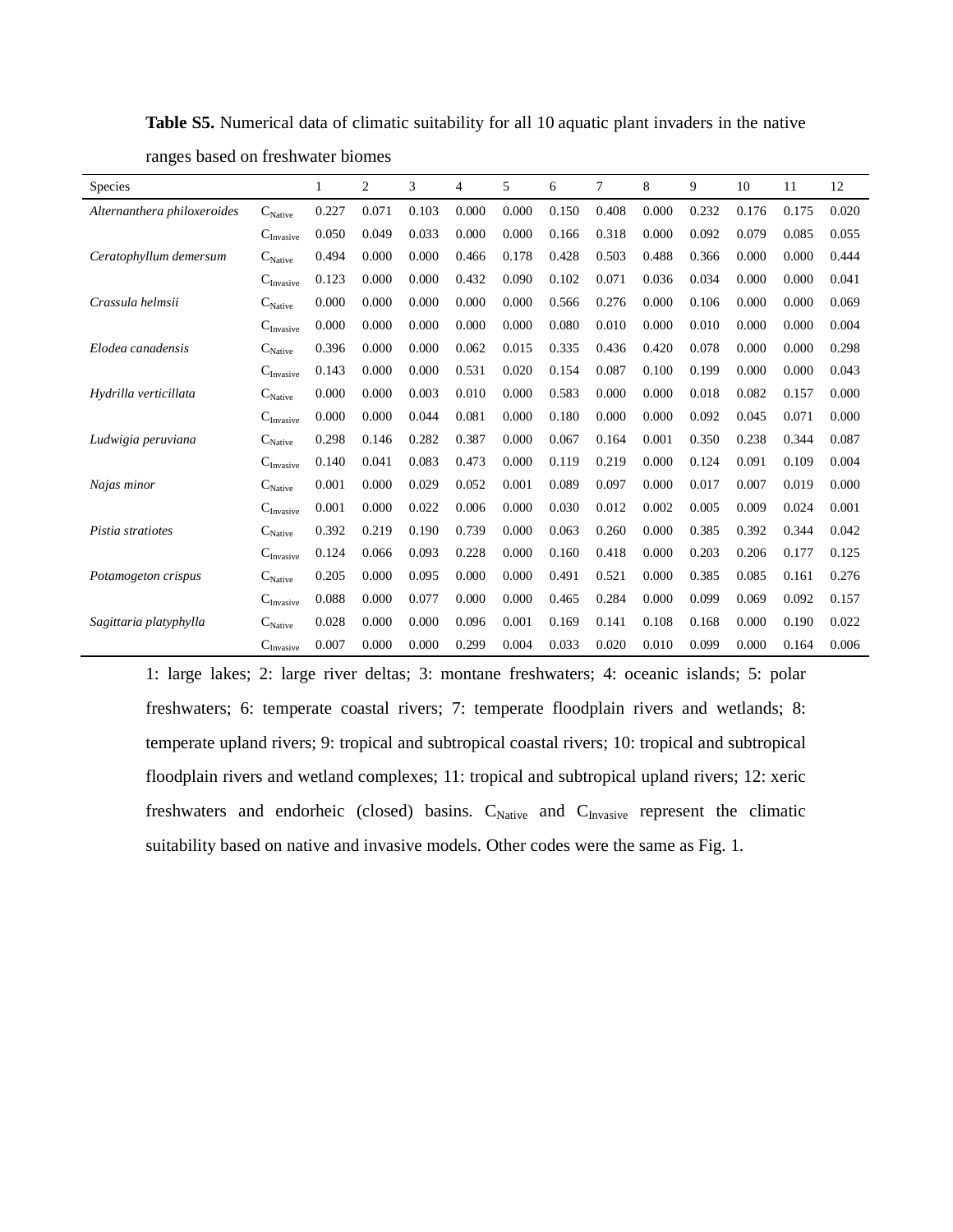| <b>Species</b>              |                              | 1     | $\overline{c}$ | 3     | 4     | 5     | 6     | 7     | 8     | 9     | 10    | 11    | 12    |
|-----------------------------|------------------------------|-------|----------------|-------|-------|-------|-------|-------|-------|-------|-------|-------|-------|
| Alternanthera philoxeroides | $C_{\text{Native}}$          | 0.001 | 0.000          | 0.002 | 0.195 | 0.003 | 0.075 | 0.035 | 0.005 | 0.147 | 0.119 | 0.025 | 0.007 |
|                             | $C_{\text{Invasive}}$        | 0.004 | 0.000          | 0.021 | 0.080 | 0.003 | 0.213 | 0.106 | 0.053 | 0.181 | 0.230 | 0.055 | 0.051 |
| Ceratophyllum demersum      | $C_{\text{Native}}$          | 0.175 | 0.000          | 0.112 | 0.000 | 0.172 | 0.427 | 0.113 | 0.153 | 0.108 | 0.076 | 0.080 | 0.000 |
|                             | $C_{\rm Invasive}$           | 0.596 | 0.000          | 0.049 | 0.000 | 0.428 | 0.387 | 0.028 | 0.008 | 0.132 | 0.266 | 0.190 | 0.000 |
| Crassula helmsii            | $C_{\text{Native}}$          | 0.000 | 0.000          | 0.000 | 0.000 | 0.027 | 0.256 | 0.134 | 0.000 | 0.000 | 0.000 | 0.000 | 0.000 |
|                             | $C_{\text{Invasive}}$        | 0.000 | 0.000          | 0.000 | 0.000 | 0.404 | 0.321 | 0.337 | 0.000 | 0.000 | 0.000 | 0.000 | 0.000 |
| Elodea canadensis           | $C_{\text{Native}}$          | 0.037 | 0.000          | 0.210 | 0.006 | 0.018 | 0.168 | 0.119 | 0.057 | 0.055 | 0.000 | 0.080 | 0.044 |
|                             | $C_{\rm Invasive}$           | 0.111 | 0.000          | 0.169 | 0.450 | 0.025 | 0.256 | 0.237 | 0.046 | 0.131 | 0.000 | 0.258 | 0.048 |
| Hydrilla verticillata       | $C_{\text{Native}}$          | 0.026 | 0.000          | 0.000 | 0.002 | 0.011 | 0.014 | 0.034 | 0.026 | 0.048 | 0.000 | 0.000 | 0.008 |
|                             | $C_{\text{Invasive}}$        | 0.050 | 0.000          | 0.000 | 0.424 | 0.013 | 0.278 | 0.161 | 0.169 | 0.485 | 0.000 | 0.000 | 0.130 |
| Ludwigia peruviana          | $C_{\text{Native}}$          | 0.010 | 0.000          | 0.391 | 0.356 | 0.003 | 0.046 | 0.014 | 0.009 | 0.187 | 0.219 | 0.390 | 0.008 |
|                             | $C_{\rm Invasive}$           | 0.012 | 0.000          | 0.032 | 0.126 | 0.011 | 0.082 | 0.052 | 0.023 | 0.124 | 0.061 | 0.009 | 0.002 |
| Najas minor                 | $C_{\text{Native}}$          | 0.004 | 0.000          | 0.000 | 0.099 | 0.001 | 0.006 | 0.006 | 0.005 | 0.020 | 0.000 | 0.000 | 0.006 |
|                             | $C_{\rm Invasive}$           | 0.067 | 0.000          | 0.000 | 0.016 | 0.000 | 0.063 | 0.134 | 0.142 | 0.134 | 0.000 | 0.000 | 0.011 |
| Pistia stratiotes           | $C_{\text{Native}}$          | 0.005 | 0.000          | 0.147 | 0.278 | 0.003 | 0.043 | 0.021 | 0.008 | 0.229 | 0.113 | 0.233 | 0.010 |
|                             | $C_{\rm Invasive}$           | 0.123 | 0.000          | 0.162 | 0.217 | 0.015 | 0.239 | 0.169 | 0.160 | 0.390 | 0.334 | 0.418 | 0.113 |
| Potamogeton crispus         | $\mathbf{C}_{\text{Native}}$ | 0.004 | 0.000          | 0.000 | 0.236 | 0.001 | 0.030 | 0.017 | 0.009 | 0.414 | 0.000 | 0.000 | 0.020 |
|                             | $C_{\text{Invasive}}$        | 0.194 | 0.000          | 0.000 | 0.196 | 0.006 | 0.142 | 0.232 | 0.268 | 0.144 | 0.000 | 0.000 | 0.283 |
| Sagittaria platyphylla      | $C_{\text{Native}}$          | 0.000 | 0.000          | 0.017 | 0.000 | 0.000 | 0.082 | 0.022 | 0.000 | 0.069 | 0.000 | 0.000 | 0.010 |
|                             | $C_{\text{Invasive}}$        | 0.000 | 0.000          | 0.023 | 0.000 | 0.000 | 0.316 | 0.156 | 0.000 | 0.113 | 0.000 | 0.000 | 0.026 |

**Table S6.** Numerical data of climatic suitability for all 10 aquatic plant invaders in the invasive ranges based on freshwater biomes

1: large lakes; 2: large river deltas; 3: montane freshwaters; 4: oceanic islands; 5: polar freshwaters; 6: temperate coastal rivers; 7: temperate floodplain rivers and wetlands; 8: temperate upland rivers; 9: tropical and subtropical coastal rivers; 10: tropical and subtropical floodplain rivers and wetland complexes; 11: tropical and subtropical upland rivers; 12: xeric freshwaters and endorheic (closed) basins. C<sub>Native</sub> and C<sub>Invasive</sub> represent the climatic suitability based on native and invasive models. Other codes were the same as Fig. 1.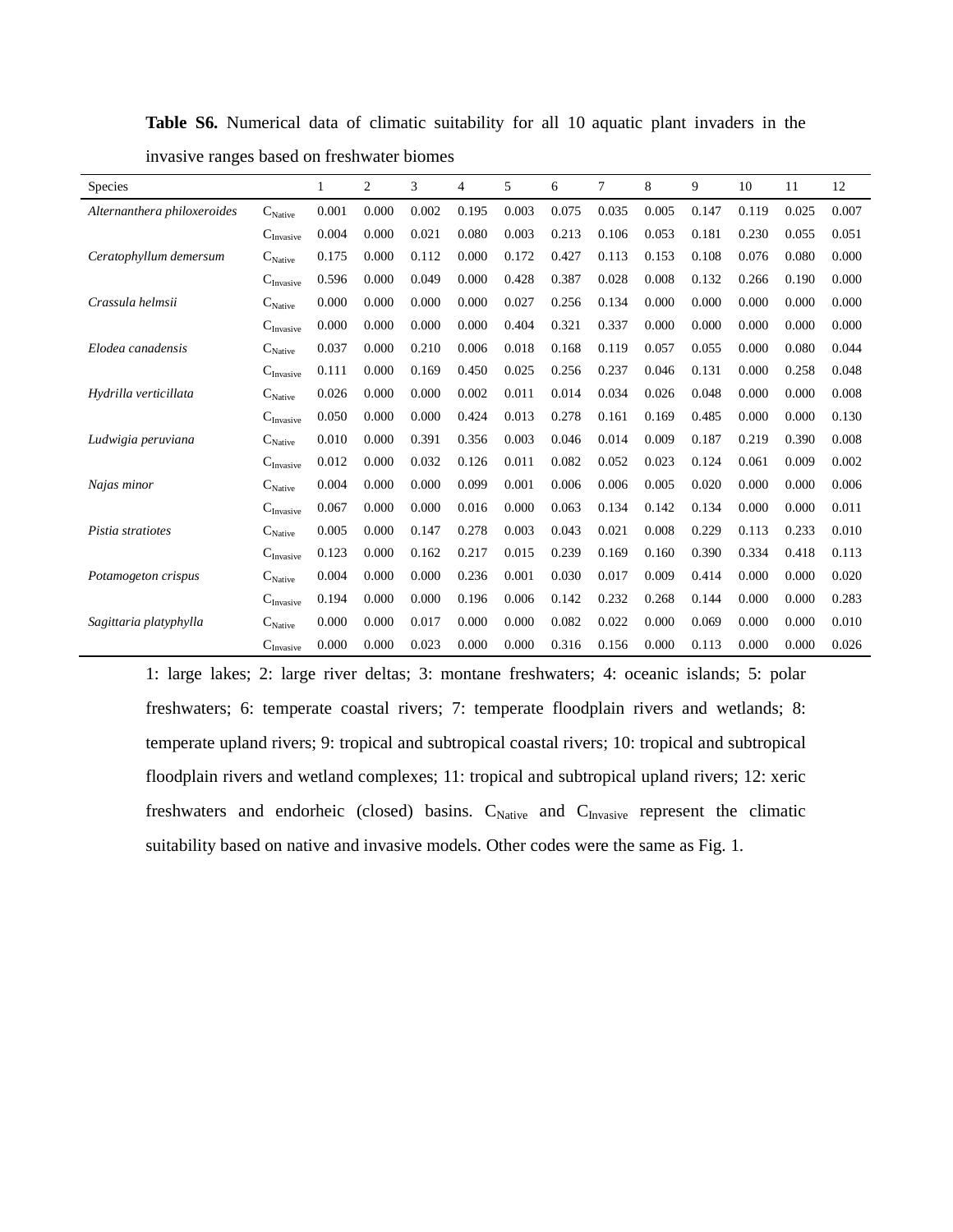